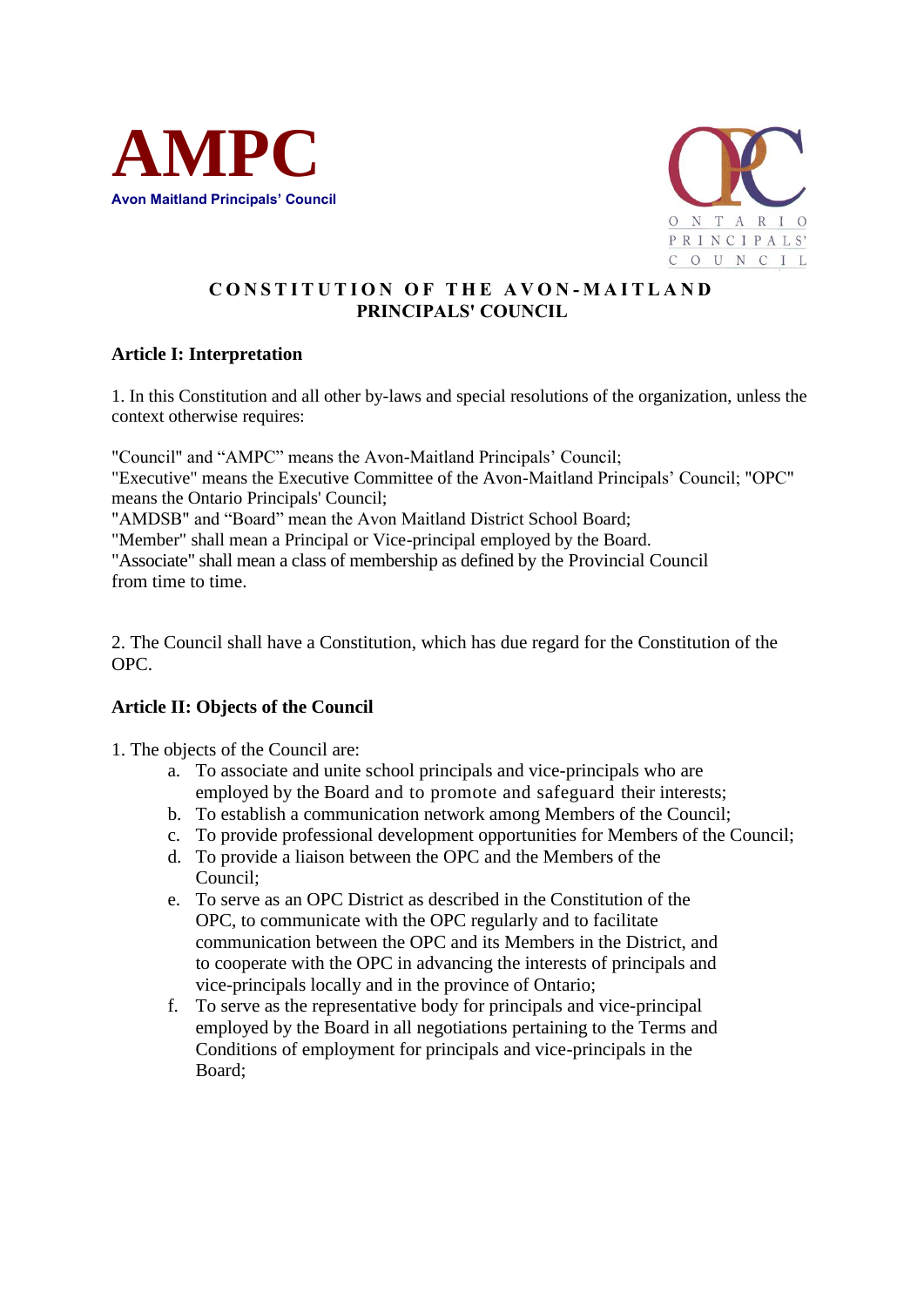## **Article III: Executive**

1. The Executive shall be comprised of ten (10) Members of Council duly elected at the Annual District Meeting.

- a. Two (2) Executive members shall be elected as OPC Provincial Councillors; one (I) from each panel.
- b. The Vice President shall be elected for a three (3) year term during which he or she shall act as Vice President, President and Past President successively in each of those years.
- c. Five (5) Executive members shall be elected at-large.
- d. Two (2) Terms and Conditions Representatives (1 from each panel, appointed by the Executive).
- e. Secretary (Secretary and Treasurer must be from different panels, appointed by the Executive)
- f. Treasurer (Secretary and Treasurer must be from different panels, appointed by the Executive)

2. The Executive shall be responsible for the management of the affairs of the Council, including establishing any committees deemed necessary. Any legal/financial documents that require a signature shall be signed by the President (or designate) and the Treasurer on behalf of the Council. Individuals elected for this school year and, in all subsequent years, may only hold one office on the Executive.

3. When a member of AMPC sits on the Provincial Executive of OPC, that member shall automatically become an ex-officio member of the AMPC executive. If that member was already sitting on the AMPC executive, another position on the AMPC will be created.

## **Article IV: Terms of Office**

- 1. The term of office for OPC Provincial Councillors, Terms and Conditions Representatives and Members at Large shall be two (2) years.
- *2.* The term of office for the Vice President shall be three (3) years during which he or she shall act as Vice President, President and Past President successfully in each of those years.
- 3. The term of office for the Executive shall be organized so that one (1) OPC Provincial Councillor and at least two (2), but not more than three (3), Member at Large positions will become vacant in any given year. A new Vice President shall be elected each year.
- 4. The term of office for Executive members shall begin July 1 in the year that they are elected.
- 5. In the event an Executive member is unable to discharge his or her duties, the remaining members of the Executive shall seek applications from the membership for a replacement. The Executive shall consider all applications and appoint a replacement to serve until the next Annual General Meeting.
- 6. In the event the Past President, President, Vice President, or one of the OPC Provincial Councillors are unable to complete his or her term, one of the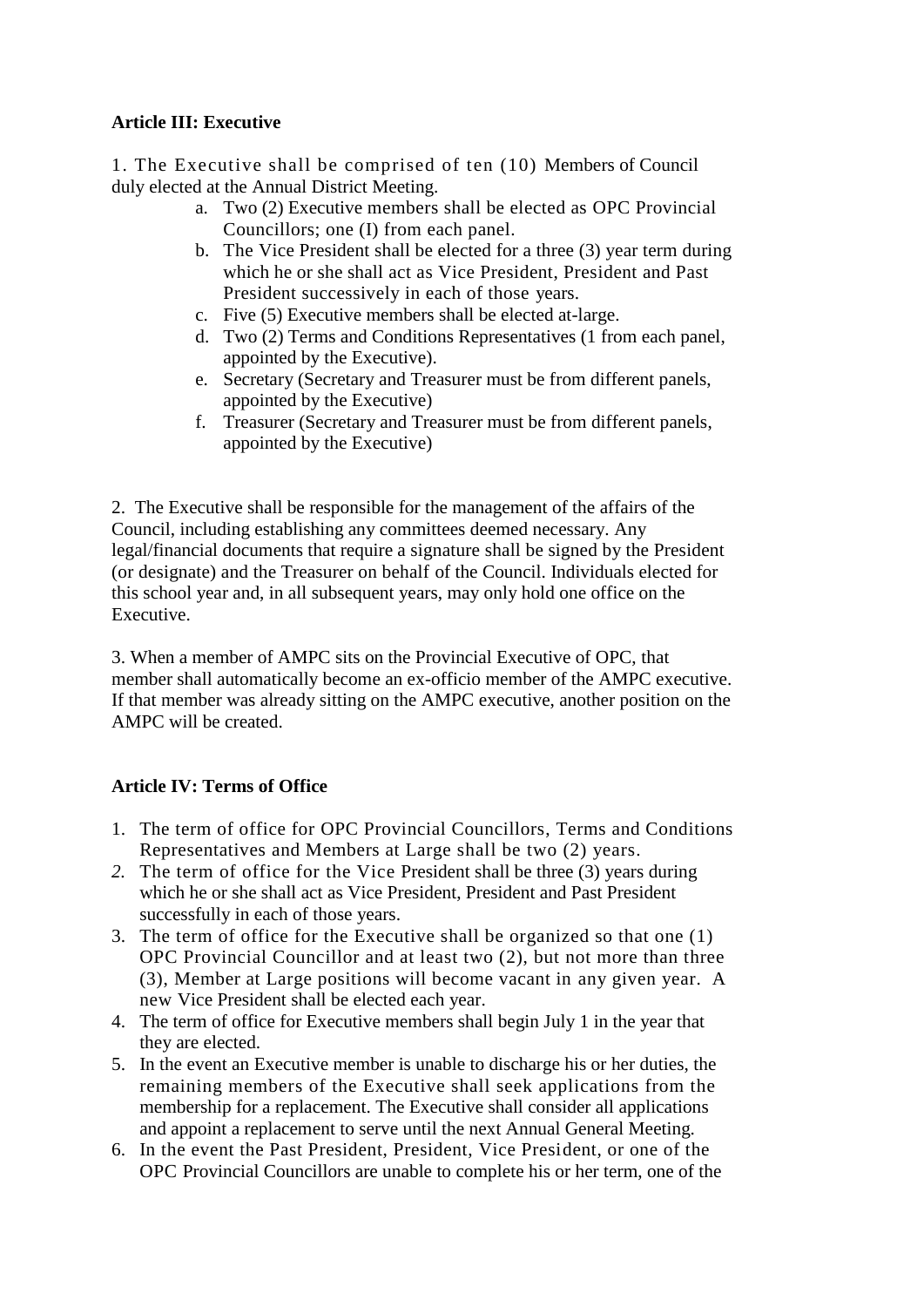Members at Large, as selected by the Executive, shall complete the term of the office for the position that is vacated. The Member at Large shall be replaced using the process described in (6).

### **Article V: Duties and Powers of the Executive**

- 2. The Executive Officers shall have the following responsibilities:
	- a. Past President who shall act as President in the event neither the President nor the Vice President are able to perform their duties; and perform such other duties as may be, from time to time, assigned by the Executive.
	- b. President who shall chair all meetings of the Council and of the Executive; represent the Council in the community; have general supervision over the affairs of the Council; and perform such other duties as may be from time to time, assigned by the Executive.
	- c. Vice President who shall act as President in the President's absence or if the President is unable to perform the duties; and perform such other duties as may be, from time to time, assigned by the Executive.
	- d. Treasurer who shall maintain the financial records and books of the Council and registries of Members, Executive members and Officers; give notice to Members and Executive Members of meetings; prepare financial statements of the Council and present them at the Annual General meeting; and perform such other duties as may be, from time to time, assigned by the Executive. The Treasurer shall be appointed by the members of the Executive at their first meeting.
	- e. Secretary who shall maintain the minutes of the Council and distribute these minutes as required.
	- f. OPC Provincial Councillors shall perform the duties of a Provincial Councillor as defined by the OPC in the OPC Constitution, OPC Policies and the Provincial Councillor Handbook, as they may be from time to time. The Provincial Councilors shall serve as the liaison between the OPC and the Council and shall bring forward any District resolutions, issues or concerns to the notice of the OPC as they may be authorized and directed to do by the membership of the Council from time to time.
	- g. The Terms and Conditions Representatives shall co-Chair the Terms and Conditions Committee, and shall report to the Executive Committee at each of its meetings on the activities of the Terms and Conditions Committee. The Terms and Conditions Representatives shall be responsible for ensuring members are adequately consulted on their priorities for negotiations, shall consult with the OPC on matters of Provincial interest and shall communicate OPC policies and information to the local OPC Members as recommended by the OPC. The Terms and Conditions Representatives, or their designates, shall attend any OPC meeting to which Terms and Conditions Representatives are expressly invited.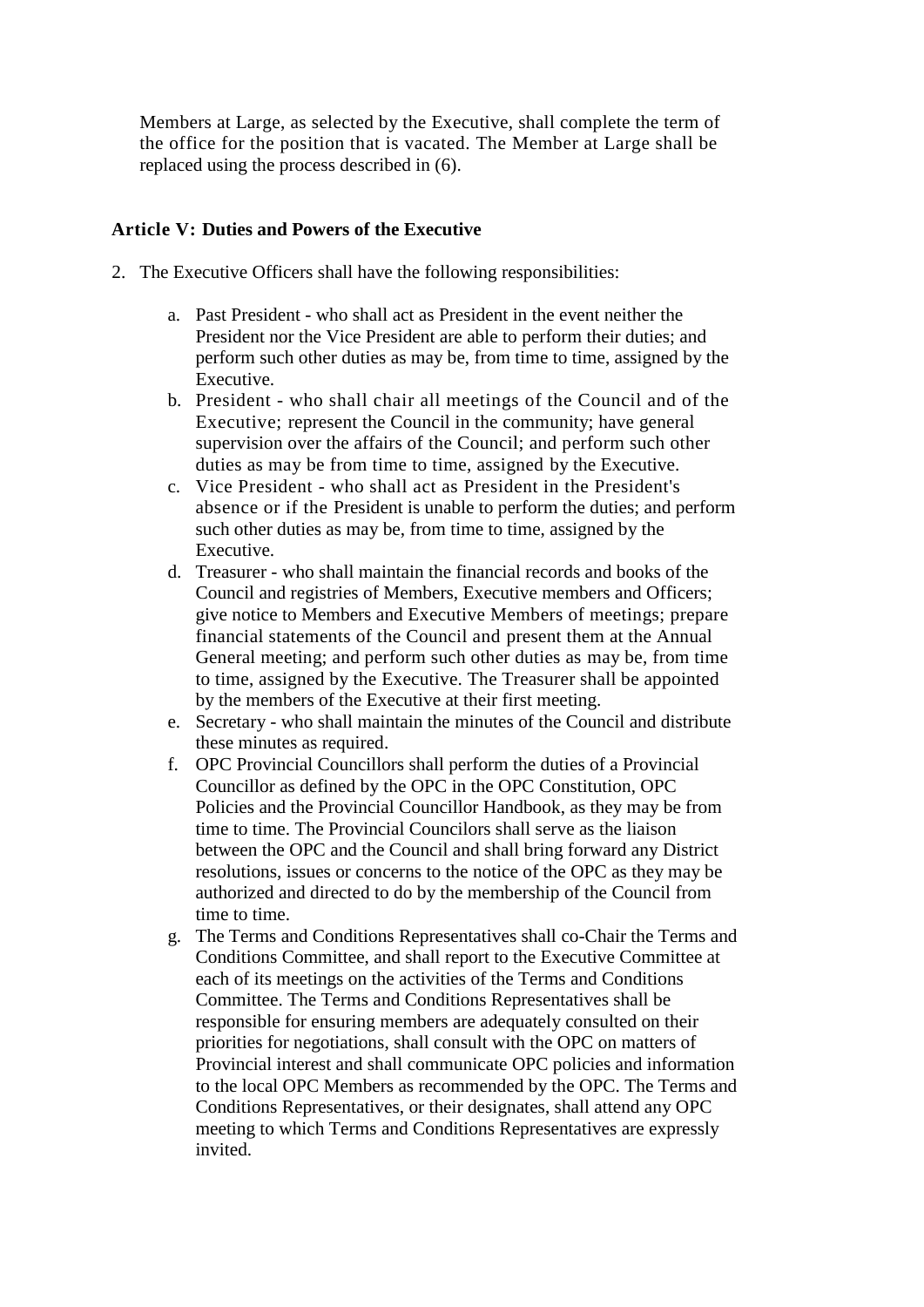- 3. The Executive shall make arrangements for the banking and financial affairs of the Council with a financial institution. Any cheques or other similar withdrawals require the signature of the Secretary-Treasurer and one of the either the President or Vice-President.
- 4. Decisions of the Executive shall be determined by a majority vote.

#### **Article VI: AMPC Election Procedures**

1. It is the intention of the Council to hold elections for the AMPC Executive in a fair and professional manner.

- 2. Preparation for an Election
	- a. The Past President shall oversee the election process. (If the Past President is seeking re-election the responsibility shall fall to the Vice President.)
	- b. Election Nomination forms for Vice President, Provincial Councillor and Member at Large shall be sent out to the membership at least 21 calendar days before the Annual General Meeting.
	- c. Election Nomination forms shall be signed by the nominee and a seconder (who is also an AMPC member).
	- d. If an insufficient number of nominations are received to fill the required vacancies, nominations may be filled from the floor at the Annual General Meeting. Nominations from the floor will only be accepted for those positions that have remained vacant, if any.
	- e. If there are not enough candidates from the floor to fill the vacancies it shall be the responsibility of the current AMPC Executive to seek and approve suitable candidates.
- 3. Setting the Election Environment
	- a. The room shall be vacated of all persons who are not full OPC members. This will include all hotel/ conference centre staff. The bar shall be closed during this time.
	- b. Ballots will be on hand in case of an election. There will be a separate ballot for each position.
- 4. Voting Procedures
	- a. The announcement of the election shall be at the beginning of the agenda at the Annual General Meeting. This will include the slate of nominees and any acclamations. If there are vacancies it shall be announced that nominations will be accepted from the floor, for those positions only, at the start of the Election. The Election process will follow later in the program.
	- b. The Election, if one is necessary, will deal with the positions in the following order:
		- i. Vice President
		- ii. OPC Provincial Councillors
		- iii. Members at Large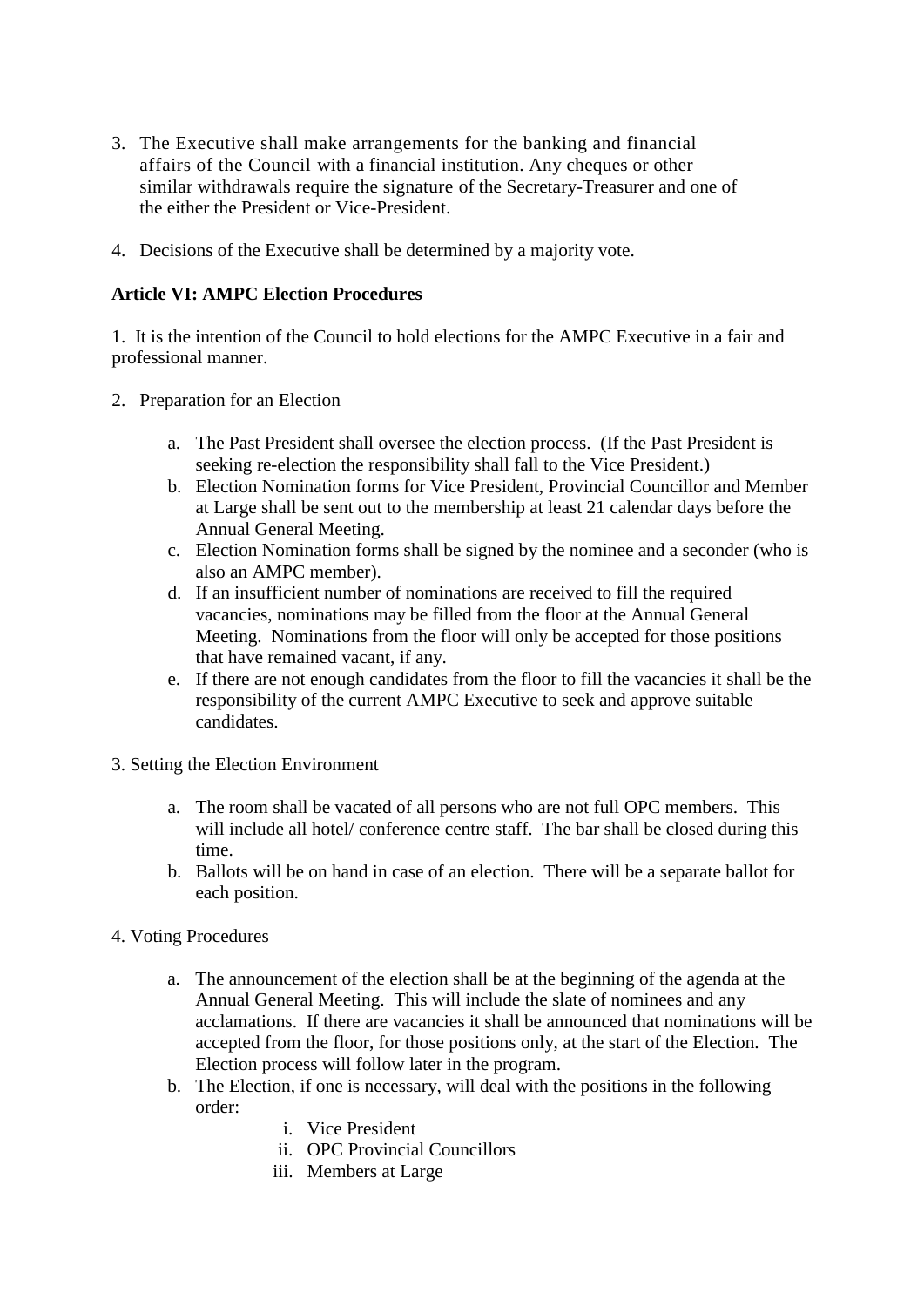- c. Members may vote for the number of vacancies on a ballot for Member at Large if there are three or more candidates for this position (unless one has already been acclaimed through the initial nomination process as described above).
- d. Elections will be determined by a simple majority.
- e. Executive Members, who are not seeking re-election, shall act as scrutineers for the election. The ballots will be destroyed by the scrutineers after a motion to do so has been moved, seconded, and carried.

### **Article VII: Terms and Conditions Committee**

- 1. The Council shall establish a Terms and Conditions Committee each year in September.
- 2. The committee members shall be as follows:
	- i. two (2) elementary principals
	- ii. two (2) secondary principals
	- iii. one (1) elementary vice principal
	- iv. one (1) secondary vice principal
- 3. The composition of the Terms and Conditions Committee shall be subject to the approval of the Executive Committee.
- 5. Two (2) of the six (6) members shall be appointed by the Executive and one of these members member shall act as the committee chair.
- 6. The remaining four (4) members shall be appointed by their respective groups. The selection process shall be determined by each group.
- 7. Of the six (6) members, a maximum of four (4) will change each year. A minimum of one (1) elementary principal and one (I) secondary principal will remain on the committee from the previous year. This ensures continuity from year to year.
- 8. In the event that a member of the Terms and Conditions Committee must leave the committee during the year, the Executive will appoint an interim replacement.
- 9. The Terms and Conditions Committee shall take steps to ascertain the priorities and concerns of the membership as they relate to their terms and conditions of employment and shall represent their interests and negotiate on their behalf with the Board. The Terms and Conditions Committee shall receive the advice, direction and support of the OPC about contract language to improve the terms and conditions of employment for principals and vice-principals in the Board, and in the province, so long as any direction provided by the OPC is pursuant to a provincial strategy approved by OPC Provincial Council.

## **Article VIII: Membership**

- 1. A Member **ceases** to be a Member of the Council if his or her membership in the OPC lapses, if the Member dies, ceases employment with the Board, or if the member resigns from the Council by written notice given to the Secretary-Treasurer.
- 2. Only Members shall have voting privileges at OPC meetings.
- 3. No Member of the Council may receive any income from the Council, and the activities of the Council shall be carried on without the intent of making a profit.

#### **Article IX: Council Fees and other Income**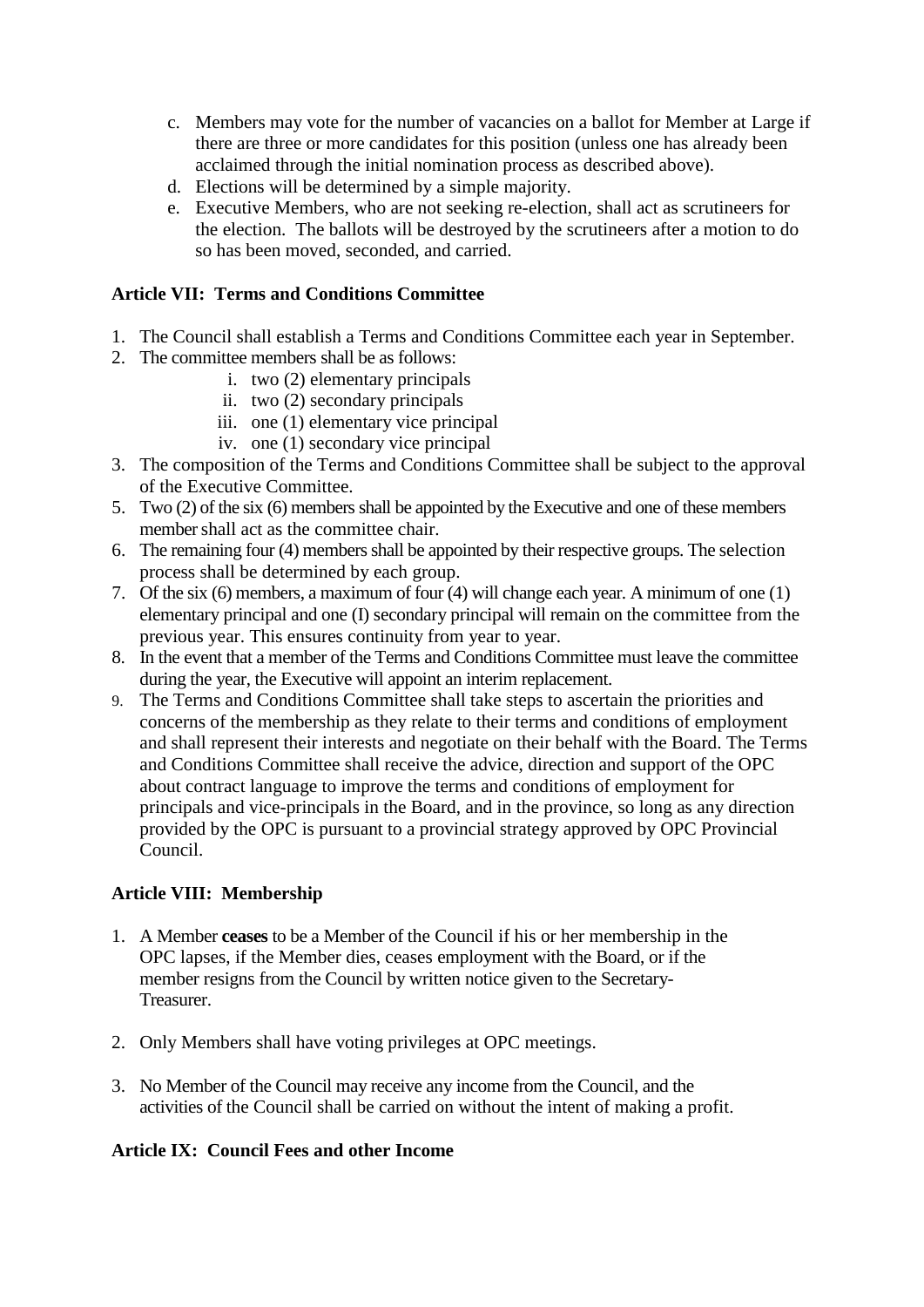- 1. The Council will apply annually for the fee rebate provided by the OPC to recognized OPC Districts, as determined by the AGM of the OPC. The fee rebates shall not be refunded to individual Members of the OPC but shall accumulate and/or be expended at the direction of the Executive in accordance with the needs of the Council for purposes authorized by the OPC. Principals and vice-principals employed by the Board who are not members in good standing with the OPC, shall pay an additional fee to attend any events, professional development opportunities or other activities funded by rebates from the OPC.
- 2. A failure to pay the local levy may result in the exclusion of a Member from professional development opportunities, social events and/or other activities that are funded by the local levy.
- 3. If an activity such as those described above is partially funded through the OPC fee rebate and partially through the local levy, a Member who refuses to pay the local levy may be admitted to the event only upon payment of the proportionate cost of his/her attendance, relative to the portion of the activity funded by the local levy.
- 4. Any meeting, event, professional development opportunity or other opportunity funded by the OPC fee rebate shall be open to all Members. Non-OPC members shall not attend unless they pay their proportionate costs.
- 5. A failure to pay a local levy shall not prevent any OPC Member from attending meetings of the Council, or from voting on any decisions affecting OPC members in the District.

## **Article X: Executive Meeting, Annual District Meeting and General Membership Meetings**

- 6. Meetings of the Executive shall be held monthly, unless a meeting is cancelled by the President with at least one week's notice. Quorum for a meeting of the Executive shall be five, and must include at least one Officer. A meeting of the Executive may be adjourned with or without quorum.
- 7. Decisions of the Executive shall be determined by a majority vote.
- 8. An Annual District Meeting shall be held during the spring of each year. Election of Executive members, presentation of the financial statements of the Council and any other relevant business shall be conducted at the Annual District Meeting.
- 9. A three-quarters vote of all Members of the Council who may vote in person or by proxy may direct that a levy be imposed upon Members to facilitate the operation of the District at the Annual District Meeting
- 10. General Membership meetings of the Council shall take place at the call of the President with at least one week's notice. There shall be a minimum of two meetings per year. The Annual District Meeting can be considered as one of these meetings. Members of the Council may provide direction to the Executive on the affairs of the Council at a regular meeting. Quorum for a General Membership meeting shall be twenty members present m person. A General Membership meeting may be adjourned with or without a